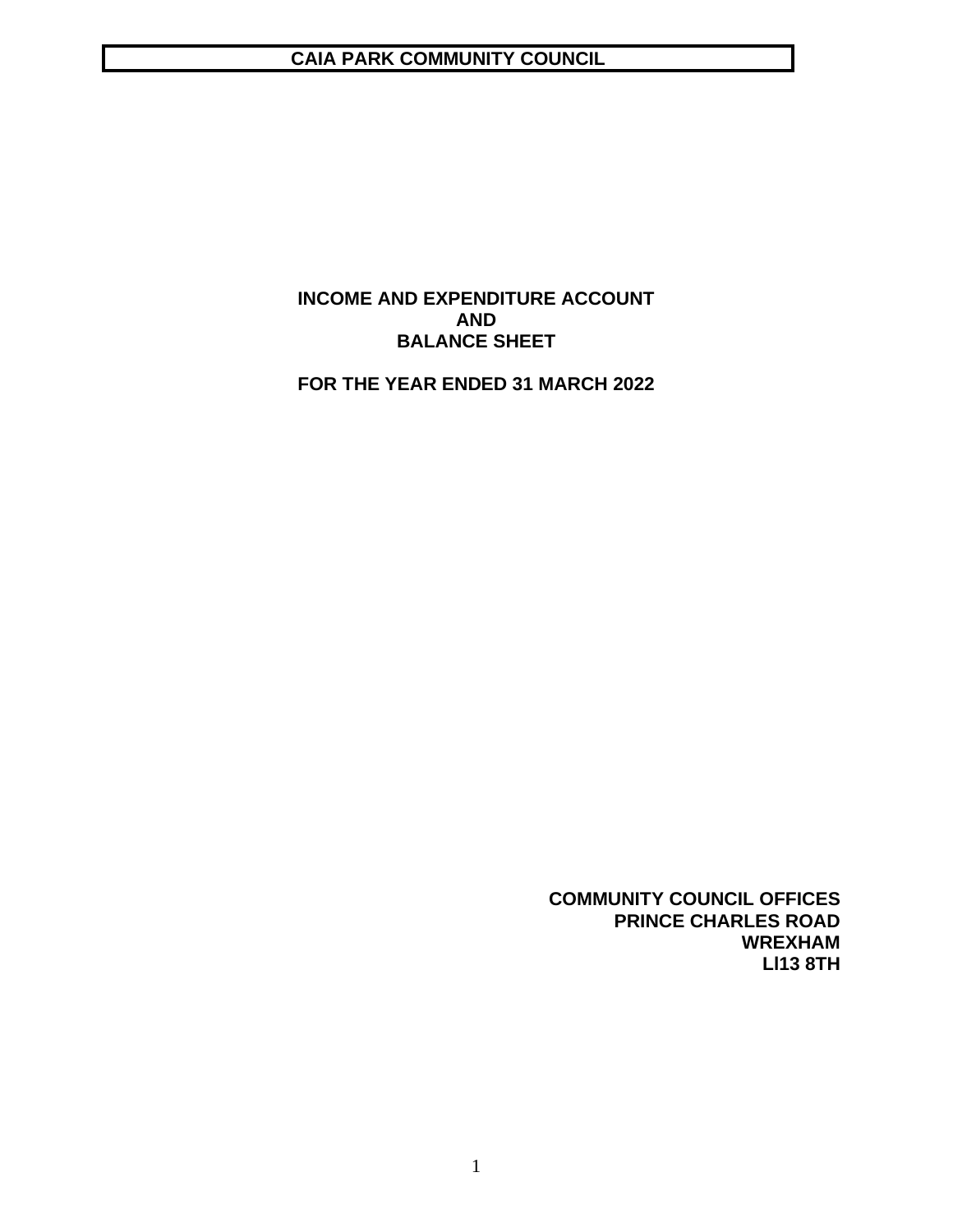## **CAIA PARK COMMUNITY COUNCIL Income & Expenditure Account For the Year Ending 31 March 2022**

| Year Ended<br>31 March 2021                                            |                                                                                                                                                                                                                                                                                                                             | Year Ended<br>31 March 2022                                      |
|------------------------------------------------------------------------|-----------------------------------------------------------------------------------------------------------------------------------------------------------------------------------------------------------------------------------------------------------------------------------------------------------------------------|------------------------------------------------------------------|
|                                                                        | <b>INCOME</b>                                                                                                                                                                                                                                                                                                               |                                                                  |
| 228180<br>103<br>1000<br>0<br>6429<br>5347<br>8000*                    | Precept<br>Interest on investments<br>Letting Fees/Rents<br>Sundry Income<br><b>Community Advice Service</b><br><b>External grants</b><br><b>Community Agent</b><br>*(paid in advance)                                                                                                                                      | 230040<br>25<br>1000<br>66<br>6429<br>2000<br>10146              |
| 249059                                                                 | <b>TOTAL INCOME</b>                                                                                                                                                                                                                                                                                                         | 249706                                                           |
|                                                                        | <b>EXPENDITURE</b>                                                                                                                                                                                                                                                                                                          |                                                                  |
| 35699<br>93471<br>19799<br>3607<br>50499<br>5230<br>Nil<br>Nil<br>9996 | <b>General Administration</b><br><b>Community Advice Service</b><br><b>Prince Charles Road offices</b><br>S.137 Donations and grants<br>Service level Agreements & children's services<br>Amenities & Environment<br>Footway Lighting<br>Misc exp<br><b>External grants Community Agent</b><br><b>Mental Health Project</b> | 36518<br>93271<br>15471<br>5027<br>66766<br>4850<br>9570<br>8226 |
| 218301                                                                 | <b>TOTAL EXPENDITURE</b>                                                                                                                                                                                                                                                                                                    | 239699                                                           |
|                                                                        | <b>GENERAL FUND</b>                                                                                                                                                                                                                                                                                                         |                                                                  |
| 260371                                                                 | Balance at 1 April                                                                                                                                                                                                                                                                                                          | 291129                                                           |
| 249059                                                                 | <b>Total Income</b>                                                                                                                                                                                                                                                                                                         | 249706                                                           |
| 509430                                                                 |                                                                                                                                                                                                                                                                                                                             | 540835                                                           |
| 218301                                                                 | <b>Total Expenditure</b>                                                                                                                                                                                                                                                                                                    | 239700                                                           |
| 291129                                                                 | Balance at 31 March                                                                                                                                                                                                                                                                                                         | 301135                                                           |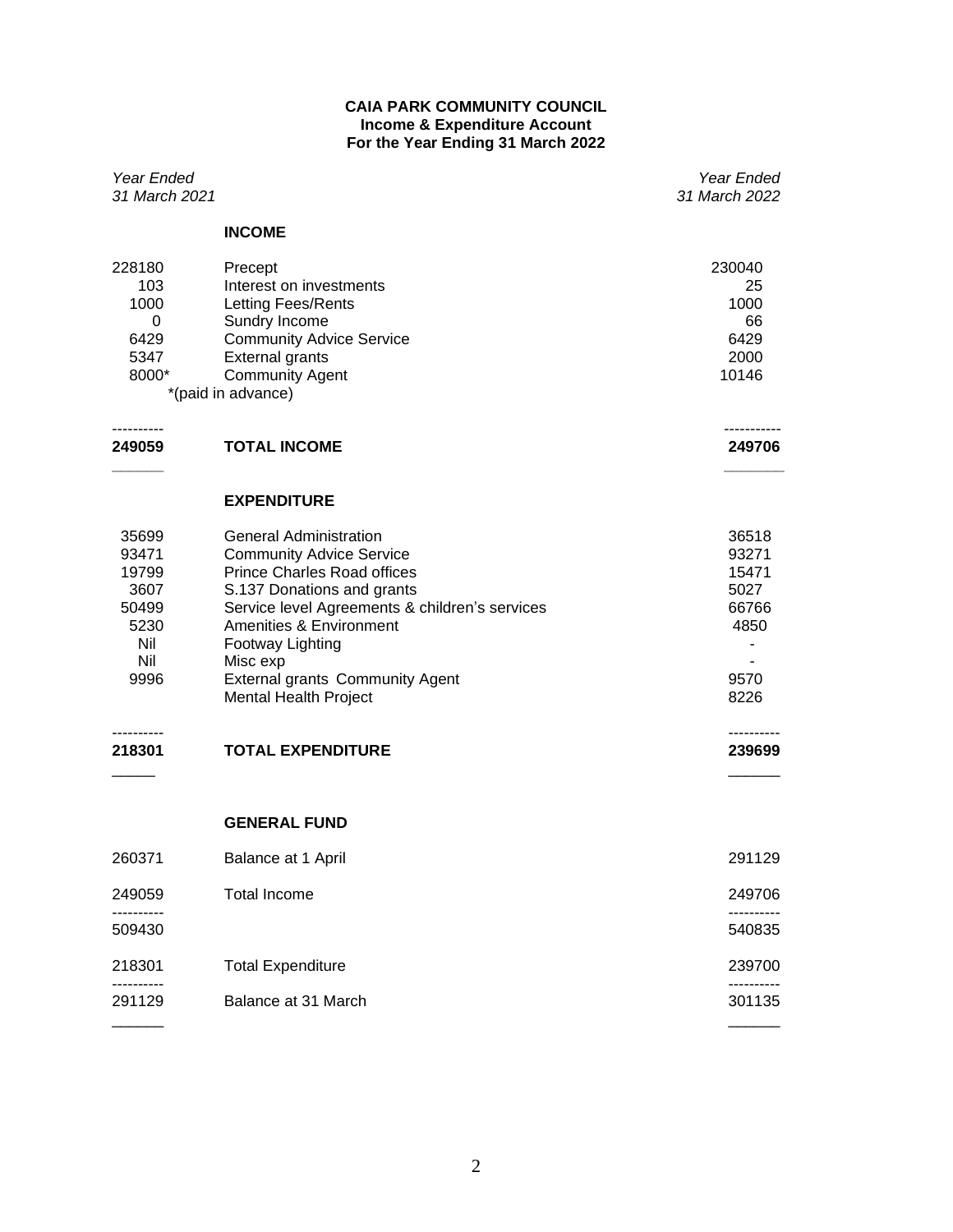## **CAIA PARK COMMUNITY COUNCIL Balance Sheet at 31 March 2022**

*31 March 2021 31 March 2022*

|        | <b>CURRENT ASSETS</b>                 |        |
|--------|---------------------------------------|--------|
| 3434   | Debtors                               | 3269   |
| 290080 | Cash in Hand                          | 300291 |
| 293514 | TOTAL ASSETS                          | 303560 |
|        | <b>CURRENT LIABILITIES</b>            |        |
| 2385   | Creditors                             | 2425   |
| 291129 | TOTAL ASSETS LESS CURRENT LIABILITIES | 301135 |
|        | <b>Represented by:</b>                |        |
| 118802 | <b>General Fund</b>                   | 142608 |
| 66000  | Reserves                              | 57000  |
| 106327 | Capital reserve                       | 101527 |
| 291129 |                                       | 301135 |
|        |                                       |        |

The above statement represents fairly the financial position of the authority as at 31 March 2022 and reflects its income and expenditure during the year.

Signed

Chairman **Chairman** Responsible Financial Officer

Date **Date Date Date Date**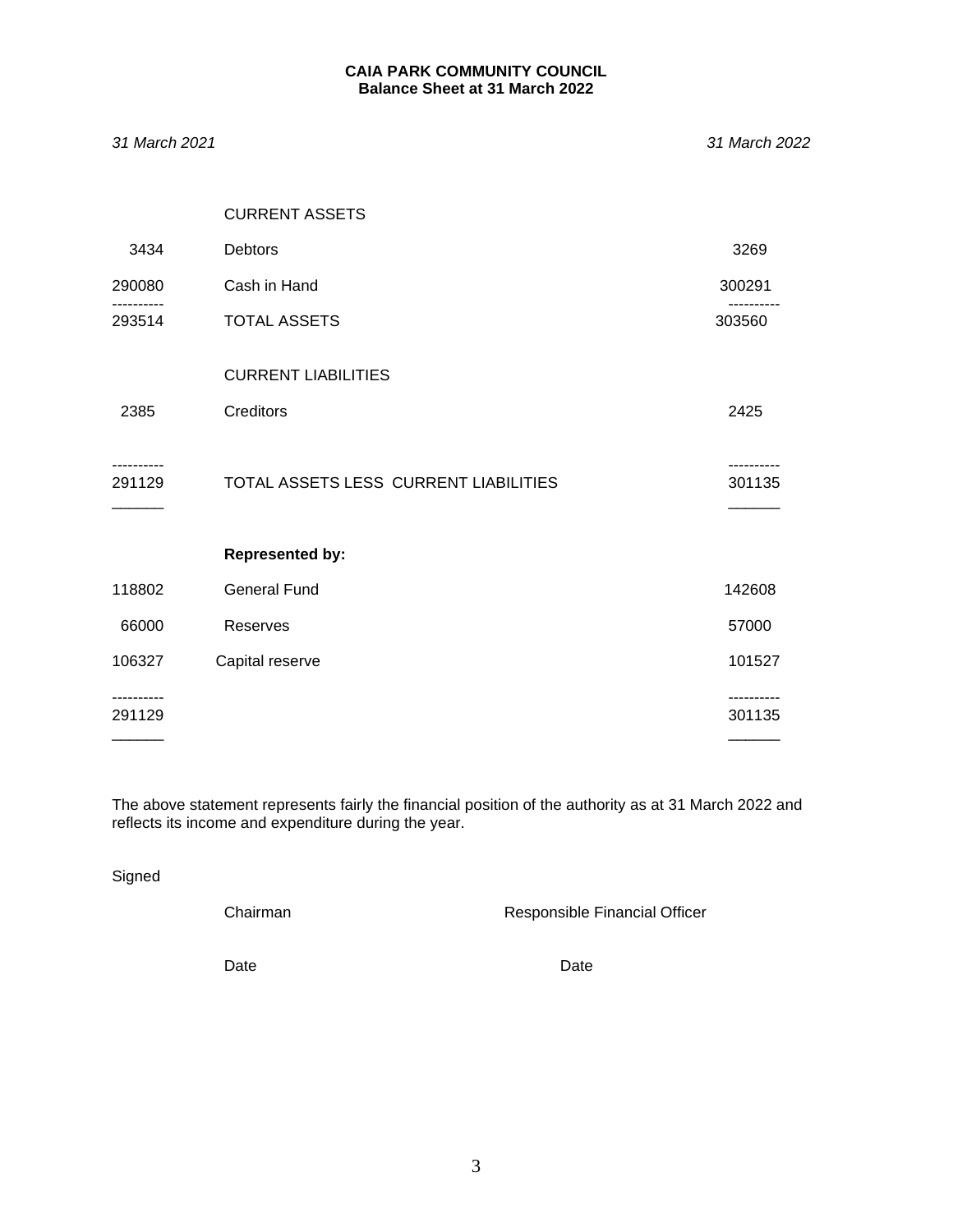# **CAIA PARK COMMUNITY COUNCIL Accounts for the year ended 31 March 2022 Supporting Statement**

## **Assets**

(a) Movements during the year

|          | During the year the following assets (over £100) were purchased at the cost shown: |                  |
|----------|------------------------------------------------------------------------------------|------------------|
| Oct 2021 | Interactive speed monitoring sign                                                  | £2898 (Excl Vat) |
| Oct 2021 | Defibrillator - 50/50 with Abenbury C.C.                                           | £619             |
| Nov 2021 | <b>Defibrillator</b>                                                               | £1238 (Excl VAT) |

### (b) At 31 March 2022 the following assets were held:

| <b>FIXED ASSETS</b>                                       | £                         |
|-----------------------------------------------------------|---------------------------|
| Land and buildings: Offices (Prince Charles Road offices) | 60000 (Acquisition costs) |
| Civic Regalia                                             | 1287                      |
| Office Furniture and all equipment                        | 13593                     |
| Litter Bins                                               | 6639                      |
| Seats                                                     | 2300                      |
| Goal posts                                                | 1989                      |
| Chat Shelter and fencing Smithfield.                      | 7300                      |
| CCTV Camera and tablet                                    | 2156                      |
| <b>CCTV Pince Charles Rd</b>                              | 985                       |
| Gas Boiler Prince Charles Road                            | 3958                      |
| Speed sign                                                | 2898                      |
| Defibrillator (Churchill Drive)                           | 1238                      |
| Defibrillator (Pentre Gwyn - 50%)                         | 619                       |
|                                                           |                           |
|                                                           | 104962                    |
|                                                           |                           |
|                                                           |                           |

The basis of valuation of these assets is acquisition cost, replacement or insurance value.

### **Borrowing**

At the close of business on 31 March 2022 the Council had no outstanding loans.

## **Leases**

At 31 March 2022 the following lease was in operation:

| Lessor                                                                                   | <b>Purpose</b>                                                          | <b>Annual rent</b> | <b>Year of Expiry</b>                                                                                     |
|------------------------------------------------------------------------------------------|-------------------------------------------------------------------------|--------------------|-----------------------------------------------------------------------------------------------------------|
| Siemens Financial                                                                        | Photocopier                                                             | £336               | Feb 2024                                                                                                  |
| <b>Debtors</b>                                                                           | At 31 March 2022 debts of £3269 were outstanding and due to the Council |                    |                                                                                                           |
| The ages of the debts were:                                                              |                                                                         | No                 | Value                                                                                                     |
| Less than 3 months old                                                                   |                                                                         | 1                  | £3269                                                                                                     |
| <b>Creditors</b><br>The ages of the debts outstanding were<br>Less than three months old |                                                                         | No<br>1            | At 31 March 2022 debts outstanding and due for payment by the Council amounted to £2425<br>Value<br>£2425 |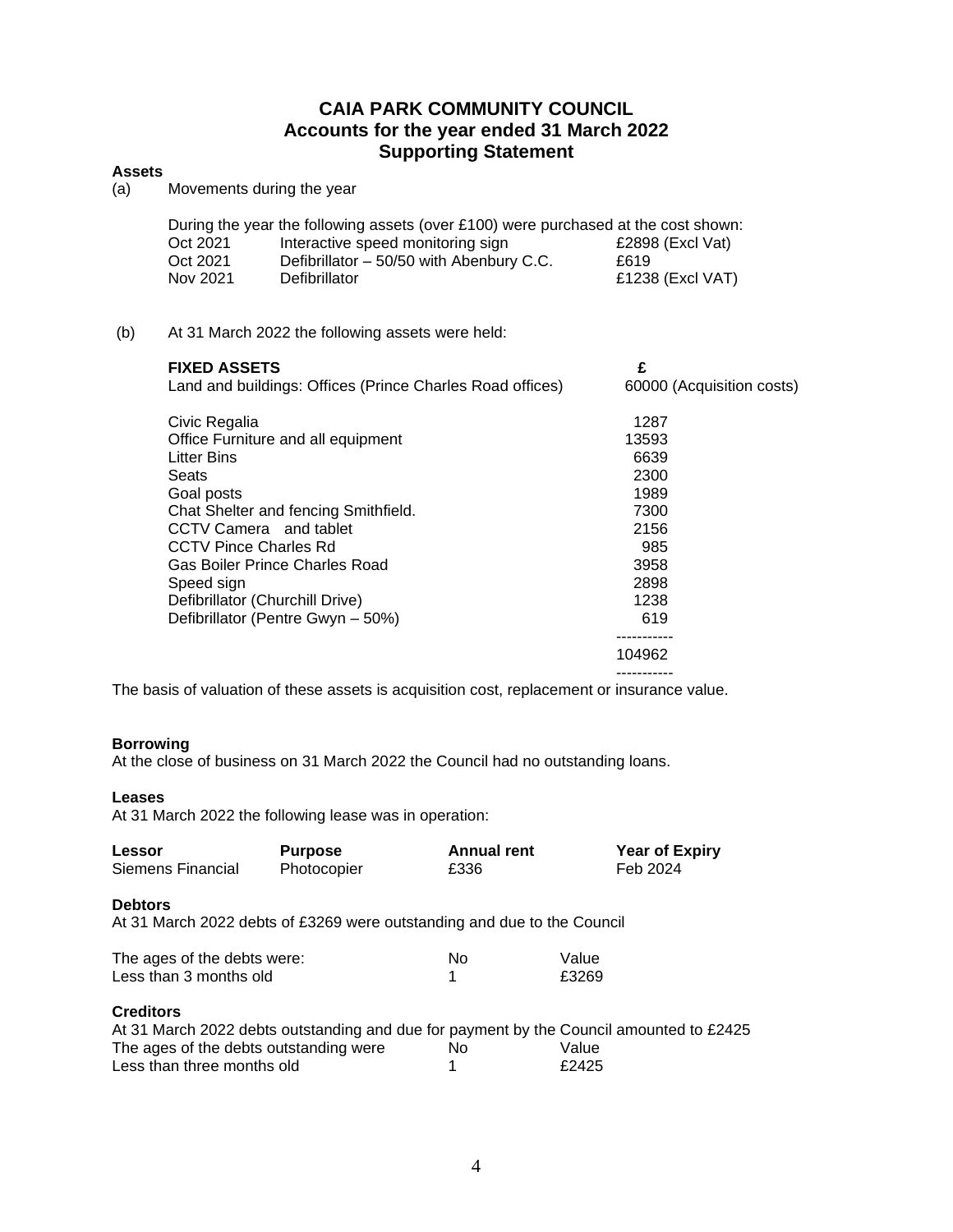# **TENANCIES as at 31.03.2022**

| <b>Council as landlord</b><br>Tenant | <b>Property</b>                  | Rent p.a. | <b>Rep/Non Repairing</b> |
|--------------------------------------|----------------------------------|-----------|--------------------------|
| William & John Jones Trust           | <b>Prince Charles Rd offices</b> | £1000     | Non Repairing            |

#### **s.137 Donations**

The permissible limit for this Council for the year ended 31 March 2022 was £65925 and the donations made were as follows:

### **TOTAL BUDGET (Grants 2021/22) £5000**

|                                              | <b>Expenditure</b> | Cum<br>Total |
|----------------------------------------------|--------------------|--------------|
| <b>Advance Brighter Futures</b>              | 284.80             | 284.80       |
| Caia Park Environment Group                  | 200.00             | 484.80       |
| Hafod y Wern C.P.                            | 500.00             | 984.80       |
| Hope House Hospice                           | 200.00             | 1184.80      |
| <b>Family Friends</b>                        | 100.00             | 1284.80      |
| Llangollen Musical Eisteddfod                | 100.00             | 1384.80      |
| Marie Curie                                  | 50.00              | 1434.80      |
| Mencap Cymru                                 | 50.00              | 1484.80      |
| Offa C.C. Xmas event                         | 200.00             | 1684.80      |
| Offa C.C. RWF Memorial Garden                | 500.00             | 2184.80      |
| Nightingale House Hospice                    | 1000.00            | 3184.80      |
| N. W. Police (crime prevention items)        | 493.10             | 3677.90      |
| Pentre Gwyn Older People's Group (Christmas) | 1000.00            | 4677.90      |
| Urdd Denbighshire Eisteddfod 2022            | 50.00              | 4727.90      |
| Wales Air Ambulance                          | 200.00             | 4927.90      |
| Wrexham Allotment Gardeners                  | 100.00             | 5027.90      |

In addition:

# **SERVICE LEVEL AGREEMENTS s19 LGA**

| Caia Park Partnership (Youth services) | 8240.00  |
|----------------------------------------|----------|
| WCBC Play Development Team             | 16430.00 |
| The Venture_                           | 16140.00 |
| WCBC Environment Dept                  | 28329.00 |
|                                        |          |

### **Agency Work**

During the year the Council did not undertake any agency work on behalf of other authorities

**Advertising and Publicity** £ Nil